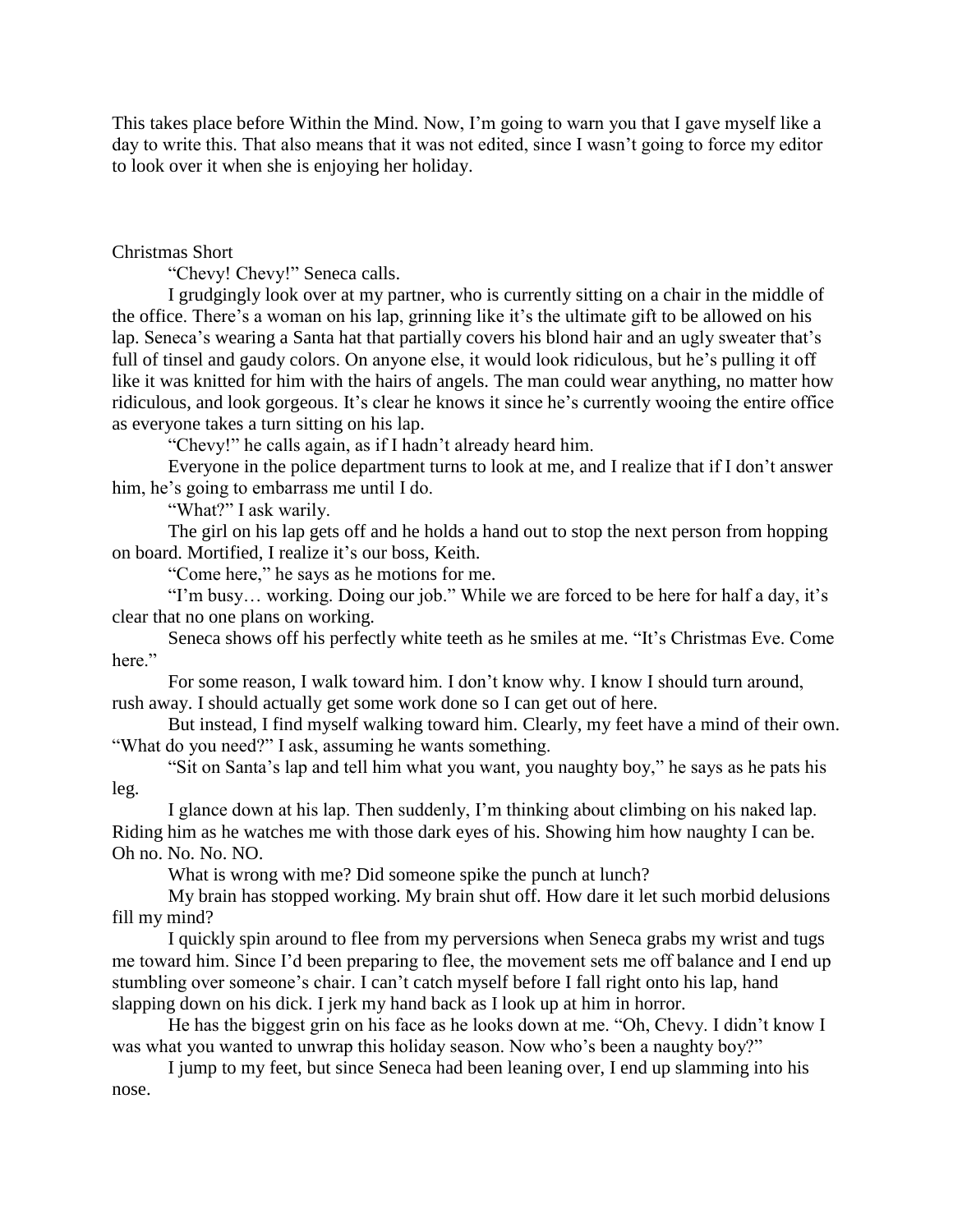"Shit!" he hisses as he jerks back. He looks at me with tearing eyes. "If you're that jealous of everyone sitting on my lap, all you needed to do was tell me!"

"I'm leaving! Have a Merry Christmas everyone!" I say as I decide I would rather die in the elevator than have these people stare at me any longer, judging me for maiming gorgeous Santa. If I don't leave soon, they'll string me up with the Christmas lights and chuck me out the front door.

I slip into the elevator, but before the doors can slide shut, Seneca steps in.

"Did I embarrass you?" he asks.

I glance at him. "The only thing embarrassing is how ridiculous you look."

He looks down at the sweater he's wearing with all its gaudiness, then flashes me his best smile. "You like it, don't you?"

"No."

"Just admit it." He leans into me. "Say, 'You look *damn* sexy, Santa. I wanna ride on your sleigh."

"Sounds awful."

His laughter fills the small elevator, making me grin. I don't want him to know that I find him funny, though, so I try to aim my body away from him.

I'm thrilled when the doors slide open and I can stop thinking about riding Seneca's "sleigh."

"You're thinking about it, aren't you?" he asks as he rushes after me.

Yes. "No! Did you even finish up your work?"

"It's Christmas Eve! I only had to put in half a day. I showed up, let a few people bounce on my lap and whisper Christmas gifts into my ear. There's only one naughty boy left on my list."

"Careful, or I'll jingle your bells and not in the way you're wanting," I warn.

He starts laughing as he hurries after me. "And there's the naughty boy I was looking for. All joking aside, what are you doing for Christmas Eve?"

"I'm going to go home and sit on the couch with my dog. Maybe read a book, but probably mindlessly stare at the TV."

"Come out with me."

"Absolutely not."

"Please? I have no one to go with."

"You had a whole line of people ready to come down your chimney."

He grins at me. "I'm not sure what that means. I honestly don't think you do either, but I liked it."

I chuckle. "Good, it was all I could think of."

"So?"

"No! Don't you have pages of girlfriends or boyfriends you can call?"

"I don't date so no, I don't. And I learned from last year that if you ask someone to do something on Christmas Eve, they automatically think they're dating you and start asking you to go meet the family." He shudders. "Since you're practicing celibacy and will die a virgin, I thought I'd ask you. I didn't even have to guess that there'd be no one under your mistletoe tonight."

"Number one, I'm not practicing celibacy. Number two, I'm not a virgin. Number three, I have a date."

"Your dog doesn't count."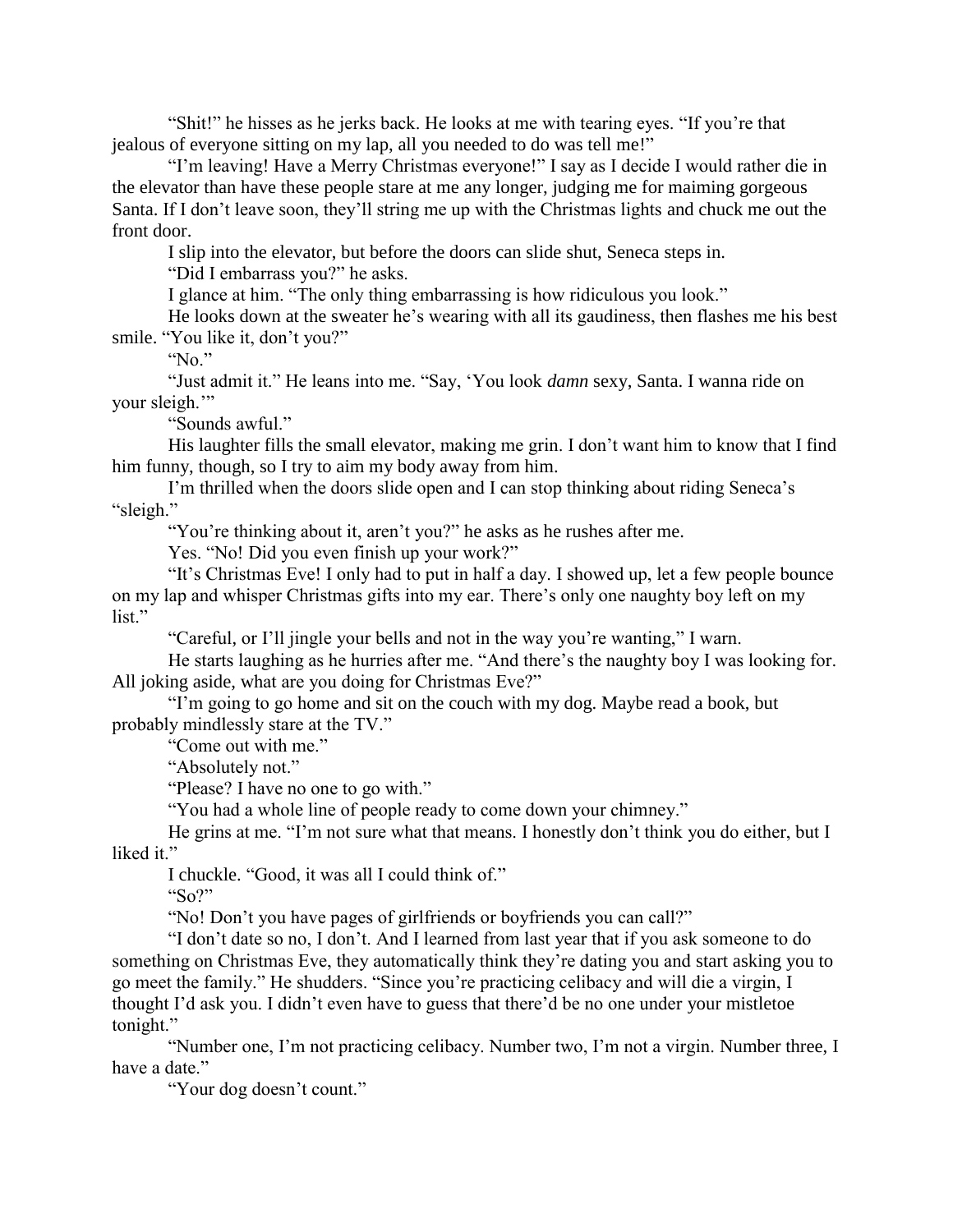"Of course he does."

"Please. Don't make me beg, because I'll do it. Do you want me to do it?" He drops to his knees, right in the middle of everyone trying to make their way out the door. "Please, Chevy. Please!" It sounds more like someone moaning in the bedroom than begging.

I'm going to die of embarrassment. I'm going to strangle him, then die of embarrassment. "Fine!"

"Did you hear that, baby Jesus? It really is a Christmas miracle! Chevy is going to leave his house!"

I storm out of the department as he chases after me.

"I'll pick you up at eight."

"Why so late?"

"Are you five? Do you have a curfew?" he asks.

"Yes. Just don't show up."

I hurry over to my car feeling strangely happy. I know it's just because of the holiday spirit. Not because Seneca asked me to do something. Definitely not that. It's not like anything will ever come of going anywhere with Seneca. He doesn't date, and I don't do one night stands. I need to know someone a long time before feeling comfortable enough to sleep with them.

It's just the holiday cheer.

Right?

Oh no. Please don't tell me I've fallen under his spell.

I look up and see him smiling at me. I should just hit him with my car. Just run him over. Then all this horribleness will be over with.

I flip him off before driving out of the parking lot as quickly as I can.

\*\*\*

There's a knock on the door at eight o'clock sharp.

I open the door just a crack, so I can push my dog back.

Seneca shoves his face against it. "The Grinch is here to steal your virginity."

I slam the door in his face and look down at Jinx, who is wiggling at my feet. "Well, looks like it's just us tonight."

Seneca's laughter seeps through the door. He pushes it open and looks in at me.

"Ready?"

"Please, no."

"Come on."

I pat Jinx on the head before following Seneca to the car. He rushes to the passenger door and pulls it open.

"Don't pretend to be a gentleman. We both know that under that pretty face is a wretched personality."

"You think my face is pretty?" he asks.

Shit. "Pretty annoying."

Even I am disappointed in that comeback since I sound like a ten-year-old. Seneca doesn't mind. He just gets into the driver's seat.

"I feel so pretty," he says with a smile. "Oh, so pretty."

I sigh. "Where are we going?"

"North Pole."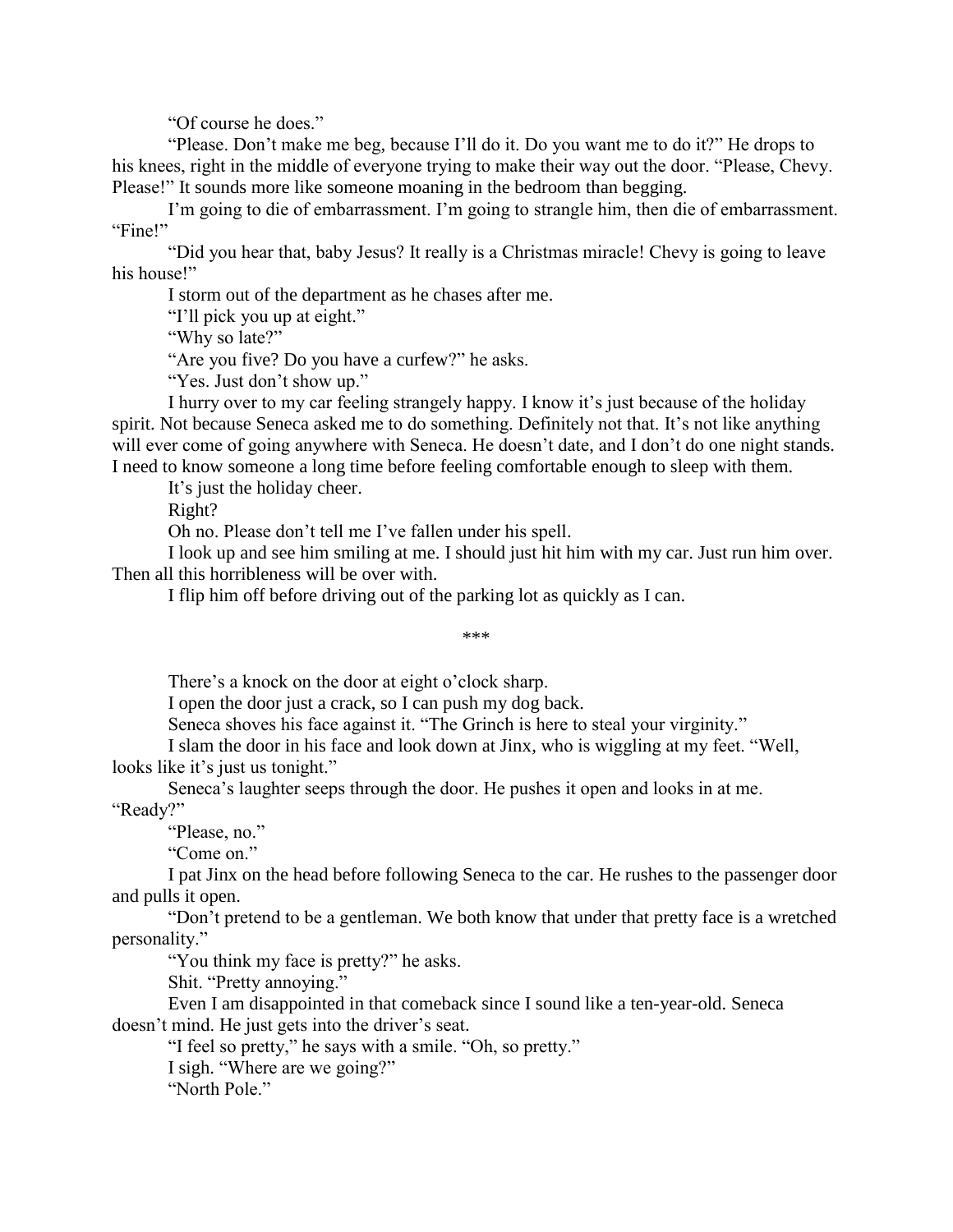"Is that what you call that janky strip club you go to?"

"No, that's the North Hoe. Get it?"

"I got it."

"Did Keith talk to you?" Seneca asks, looking serious for once.

"About the lady he wants us to use our gift on?" I ask.

"Yeah. The one who doesn't remember what happened and doesn't want to know." "Yeah."

"What if we use your gift to go into her memories and… I don't know… end up finding something that will hurt her? Your gift has a habit of finding some pretty bad things."

"Once we're in her memory and know what it is… we can talk. We don't have to share everything with her."

"I agree."

"No more work stuff," I say.

He nods. "No more work stuff. Unless you want to talk about how sexy I looked as Santa Claus."

"That guy who works on the corner of Fifth and Front is a better Santa than you," I say. "Wait a minute… He's just some guy who pretends to be homeless for change!"

"I'd still sit on his lap before yours."

"That's dirty."

"Maybe I like it dirty."

"Then you'll really like my house. It needs cleaned."

I shake my head because I've been coerced into going into his place before and it definitely wasn't dirty.

He pulls into a place with an overwhelming number of cars.

"Where are we?"

"I told you. The North Pole."

"I'm still convinced this is a stripper joint."

"Are you? With the kids and stuff?" he asks with a grin.

"Your children will probably know no other way. 'Daddy, we going to the strip club again? I like the music!'"

He stares at me.

"What?"

"Call me Daddy again."

Why did I come?

"Do it."

"No."

"Say, 'Yes, Daddy, yes!'"

"Why do people even like you?" I ask as I quickly get out. I don't know why I had been disappointed in how late he was picking me up. Now, I'm glad he picked me up late so I can go home sooner.

"I don't know but you must like me the most," he says as he gets out. "You're all shy and quiet around everyone else and over here calling me Daddy."

"No, Daddy," I say dryly.

A woman looks over at us, and I quickly look away. Of course she heard.

Seneca is loving it, grinning like the Cheshire cat. "Look at all the lovely couples. After nine o'clock, only adults are allowed."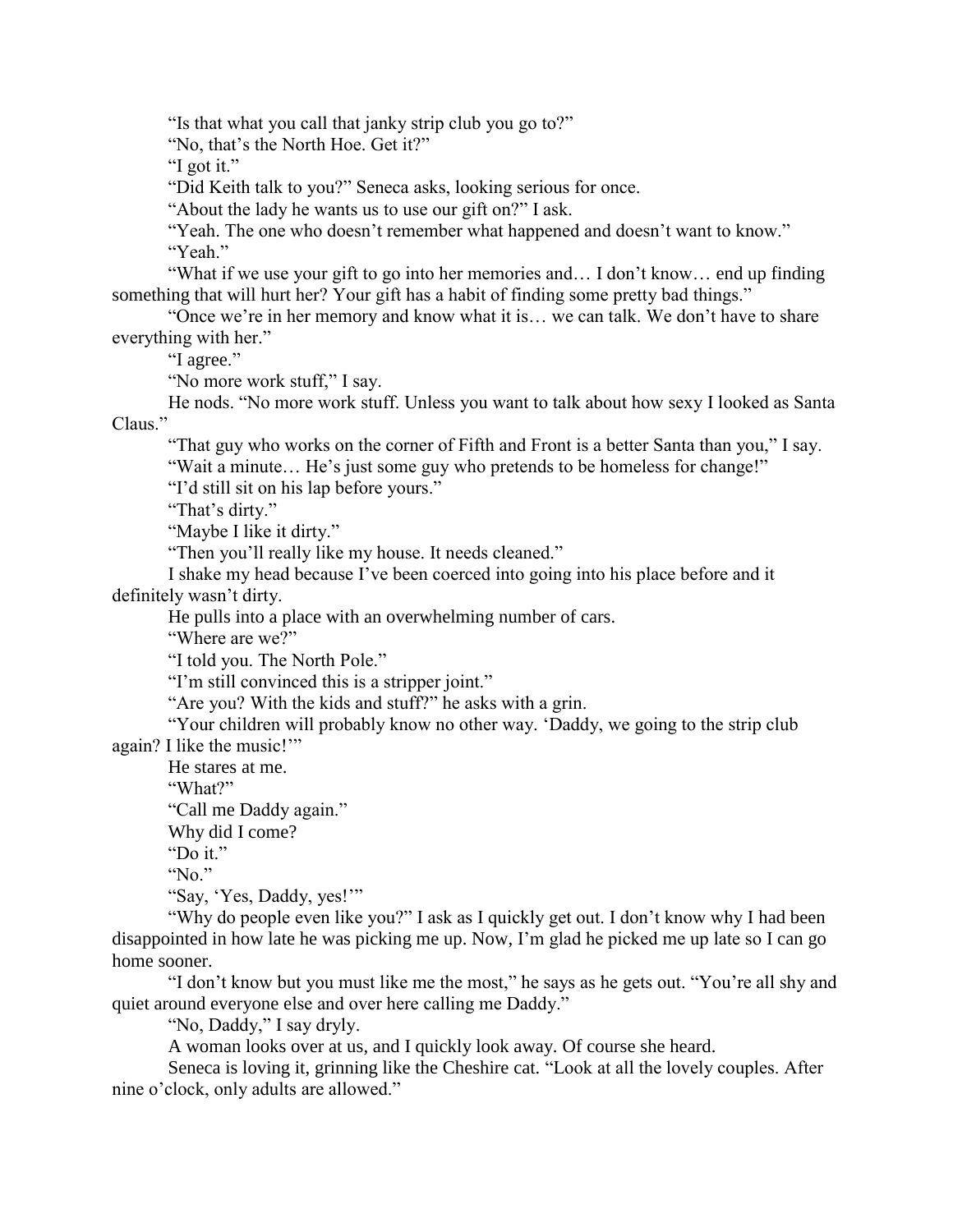"Are we ice skating?" I ask as I look at the dome building.

"We are!"

"Alright, I can get on top of that."

He raises an eyebrow. "What else can you get on top of?"

"Let's see… like… muscled men. Really bulky. I only like them when they have at least a six pack. But I want them all dark and mysterious. Like… brooding. Maybe like a brooding biker guy," I say as it try to think of the complete opposite of Seneca's blond hair, constant smile.

"Well…" He lifts up his arm and flexes it. It's hard to see his arm through the highly fashionable coat he's wearing, but it's clear he isn't overly muscled. "Muscles change. My amazing personality is with me for life."

"I was really hoping it was something you'd grow out of. Why are you even trying to sell yourself to me? You don't date people!"

"I want to thaw that cold heart of yours. Help it love again."

He reaches for my chest, but I make sure to sidestep him. Definitely don't need his hands all over my body. Sliding under my shirt, fingers brushing over my nipple. Dammit.

This is torture.

Clearly, he wants to ruin my holiday season.

He pulls open the door for me like being good-looking isn't enough. I grab the other door and go through it which makes him laugh.

There's a Santa sitting on a chair with a line of kids waiting for him.

"Ho, ho, ho!" Santa Claus calls.

I grab Seneca's arm. "Seneca! He knows your name!" I say, like I'm shocked.

"What?" he asks as he listens. "You're right. I need to sit on his lap."

"You're not sitting on his lap."

"We're getting a picture together. Come on. With could both kiss Santa's cheek at the same time."

And forever haunt me with that horrible picture? "Absolutely not."

I hurry away from him, and he dutifully follows after me with a grin on his face. We go into the skating rink where Seneca heads over to the window to pick up skates. We get our correct sizes, then walk to a bench as the children begin to leave. Soon, only adults are skating.

I look over at him as I stand up on the wobbly skates. "I haven't been skating since I was ten. I'm sure you're amazing at it." Just like everything else.

"I… haven't either, if I'm being honest. But you're right, I'll probably be amazing," he says with a grin.

We awkwardly waddle to the entrance to the rink and I step inside. I skate forward a few inches, testing them, before skating a bit more. It's not as hard as I thought it would be. It really is kind of fun. That's when I hear a loud *thump* behind me.

I turn to see Seneca sprawled out on the ground. "Are you okay?" I ask. I'm not quite sure how to turn without falling on my ass, so I let myself skid into the side of the wall where I hang on.

"I'm perfect! I like the view down here," he says as he struggles to get up. Every time he starts to put his foot forward, it slides out from under him and he drops back down. "Chevy! Come back! I can't get up!"

For some reason, seeing Seneca flail around makes my night so much better. Maybe I really don't have a heart, but I feel like this is in exchange for all he has put me through.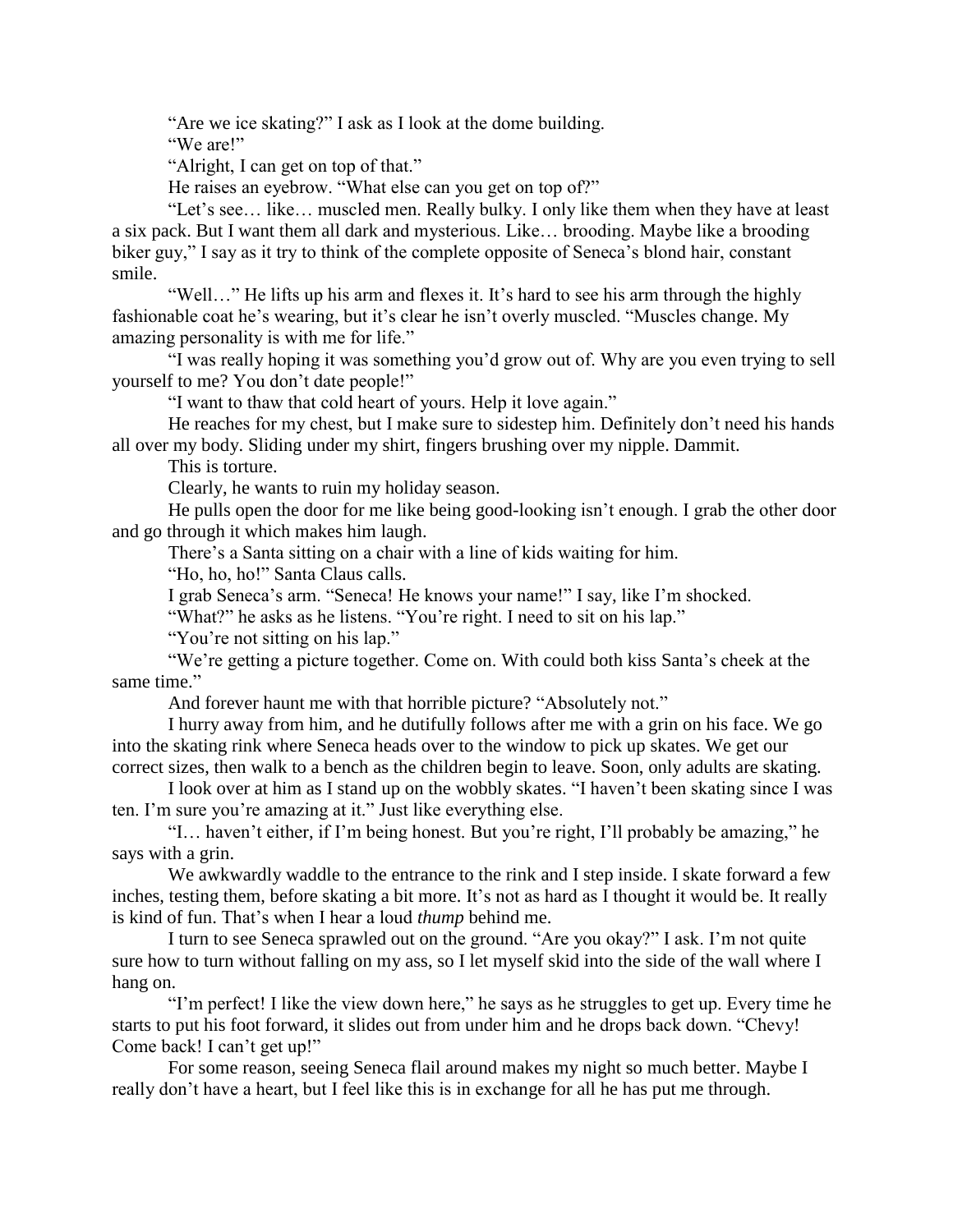"Come on, Daddy. You can do it!" I call as I pat my leg like he's a dog.

"Chevy! Save me!" he cries. Then he starts crawling on his hands and knees for me. "Chevy! Please!" He's trying not to laugh as I grin. "Chevy, don't look at me! I don't want you

to see me looking so unattractive!"

"I can't look away!"

"Shield your eyes!"

I look around and realize that everyone is staring at us. Well… maybe not everyone. How horrible. "People are staring! Get up!"

"I can't!"

He finally reaches me, still on his hands and knees, and looks up at me. "Hey, baby. I never knew you wanted me on my knees so much."

I reach down and grab his arm to help him up. He's clearly made of Jell-O because part way up, he slips and slams into me. That's when we both go down, him on top of me.

"Are you alright?" he asks, face hovering above mine.

"Yes. I'm just glad I didn't smash my head against the ice."

"I like this position. Let's just skate like this. You on your back. Me riding you like you're a sled."

"Get off me!" I flip over and try to squeeze out from under him without maiming him with my skates. That's when he grabs for my coat, but his hand slips off and he latches onto my pants. Since I'd forgotten to put a belt on, he yanks my pants halfway down my ass, revealing it for all to see.

"Oh, ho ho ho… I really am on Santa's nice list this year," Seneca says.

I decide that I will just die. I wonder how long it'll take for the ice to murder me. Although, my face is so red, I'm sure I'm melting the ice as I lie here.

"I'm going to beat you."

"I'm really sorry," he says as he pushes my pants back up. "If it makes you feel better, you have a very nice ass."

"That doesn't make me feel better!" I say as I get to my feet.

"Exquisite ass."

"I'm leaving you here," I say as I hold onto the wall again.

"No, please help me."

This time I hang tightly onto the wall as I help him to his feet. Once he's finally standing, he takes a deep breath.

"Well, that was an experience."

"Sadly," I mumble.

"A good one. I enjoyed it."

"As long as you're happy."

He smiles at me and I smile back. I hate it when my face betrays me. My dick too. Man, does my dick love betraying me around him. Sexy guy? Nope. Seneca? At attention!

"Are we good now? Let's try to make it around at least once."

"As long as you don't start mooning everyone again," he says, like it's my fault he pulled my pants down.

"Deal."

"Help me." He holds his hand out to me.

I stare at it.

"We hold hands for work all the time. Don't act like you're allergic."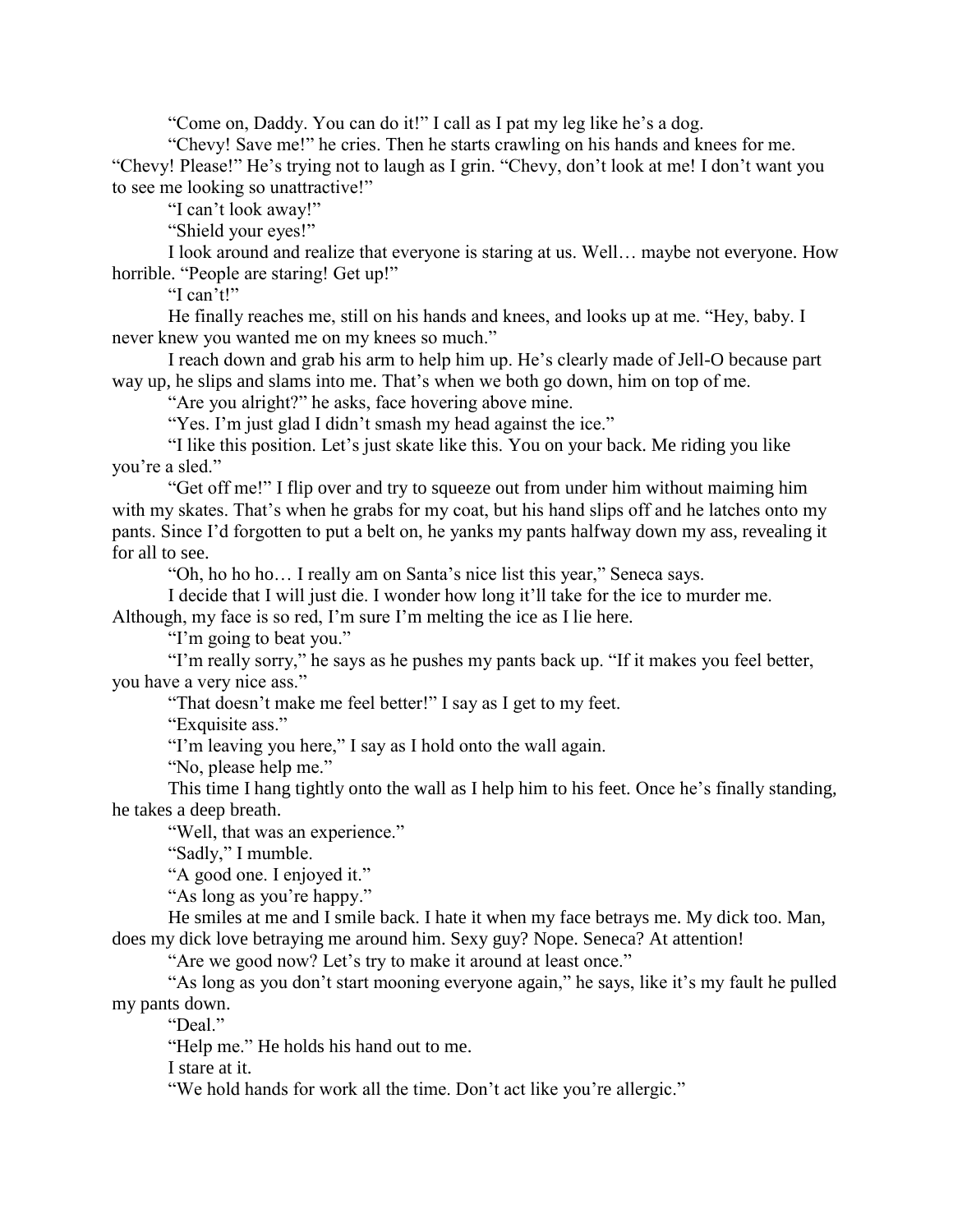I grimace as I take it but steadying him does seem to help him as we skate around the rink. He squeezes my gloved hand as he looks over at me.

"See? Isn't this fun?"

"Not as fun as you flailing around, but it's alright," I say. Honestly, it doesn't matter how I feel about any of this. We're friends who will never be anything more. But when he takes my hand and looks at me like that, it makes me long for something more.

Stupid. Stupid. Stupid.

"We should play hockey we're so good at this," he decides.

"I can imagine you skating anywhere without holding onto me. You'd be on your face."

"And you with your ass out."

"Don't ask me to go anywhere with you again."

"You say that every time, yet you *always* join me the next time I ask."

"I'm a weak man, Seneca."

He bumps his shoulder into mine. "That's alright. You may be weak, but you're still a pretty great friend. We're probably even BFFs at this point. I know for sure you don't have any friends besides me, and I happen to like you more than my other friends. We have officially become BFFs. I'm getting you a best friends necklace that you are required to wear."

"I refuse."

"I'm so excited."

"Please don't. I will throw it in the trash while you watch."

"Your words are always so prickly, but I know beneath that chastity belt is a pretty great person."

"I honestly believe you think you're saying kind things when you're really evil."

He grins at me. "Not me."

We spend a while skating before Seneca buys me some hot chocolate even though he'd already paid for everything that night. I let him since it's his fault I'm in this mess.

When he pulls up to my house, I look over at him.

"Um… thanks… for inviting me," I say as I look over at him.

"Anytime you need someone to drag you out from your little secluded hole, let me know."

I know I won't because then I'll find myself expecting more and be disappointed when nothing else happens. "Yeah, there's no way I could tolerate you again outside work."

He grins. "Keep telling yourself that."

"Thanks, and have a wonderful Christmas, Seneca."

I reach for the door, but he grabs my arm.

"Wait."

"What?" I ask as I turn to him.

He leans across the seat, one hand sliding into my hair. My eyes drop to his lips as I lean into him. His grip tightens when he realizes that I'm not pushing away. I swallow hard as I look up at him. My body aches to lean toward him. The dumb part of my brain is telling me to give in, give him everything he wants. Taste those lips. Those lips I have spent far too long looking at. Just give in to him. I reach out to him and pluck the side of his head. "Not going to happen."

He grins at me, lips inches from mine. "Can't blame a man for trying."

"I would think you'd eventually learn."

"I don't. It's a weakness. There's a part of my brain that shorts out occasionally." I pat the side of his face a few times. "Merry Christmas, Seneca."